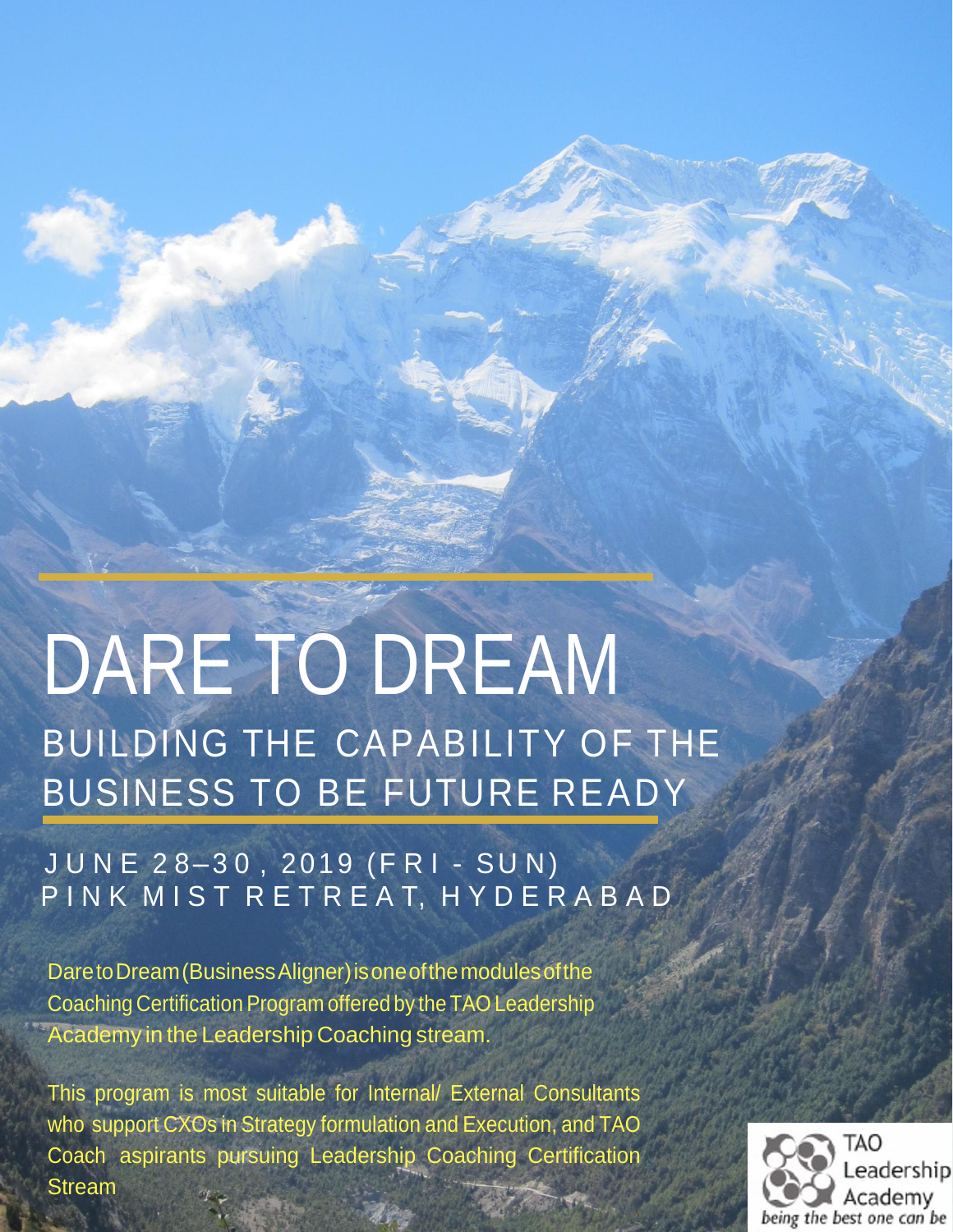## VUCA\* world demands dynmic strategizing

\* Volatile, Uncertain, Complex and Ambiguous

To stay relevant and grow, one has to understand strategizing as an ongoing dialogue with one's context. One needs a framework to enable a vibrant but disciplined discussion between role holders of an organization so that a shared vision of the organization can emerge. Continuously monitoring and enhancing Strategic Fitness is the necessary condition for Sustained Business Excellence. The common tendency to view reality through predetermined categories and interpret them using sectoral expertise does not enable effective action. It can at best yield static strategies and plans.

The Business Aligner (BA) is a simple but effective framework that enables a systemic and balanced understanding of anorganization.

- It provides an inside-out as well as an outside-in view simultaneously.
- It captures task issues, people issues, and the dynamic interplay of the changing context with the systemic capabilities of the organization.
- It tracks changes as they are cognised and help build dynamic responsiveness to emerging market realities.
- It highlights systemic inter-dependencies and triggers dialogues across boundaries with a catch ball approach.
- It allows if-then relationships to be developed and tested.

Itisthereforeadynamiclensthatenablesonetocapturechangesastheyhappenandplacethemin relationship to one's world. One can therefore build a coherent narrative of the VUCA world through the Business Aligner.

BA captures four forces that impact an organization (business imperatives, market dynamics, innovations in the product/ process technologies, and imperatives of the members of the organization), thus enabling a modeling of this multi-stakeholder impact on the organization. One can then "play" with this model and develop multiple scenarios. These scenarios lead to informed dialogues and formulation of strategies which in turn, leads to goal setting that is convergent and aligned, and deployed with coherent actions.

Through the BA one learns how to:

- Study the VUCA world
- Model the world as it changes
- Derive scenarios through dialogue
- 
- Conduct strategic dialogues
- Design strategic fitness
- Definealignedandconvergentgoals&actionsfor • Choose ones preferred narrative the significant role holders of the organization

**Enabling leaders to internalise this frame work and view their action choices through this is very empowering. The BA is thus a necessary tool for a leadership coach.**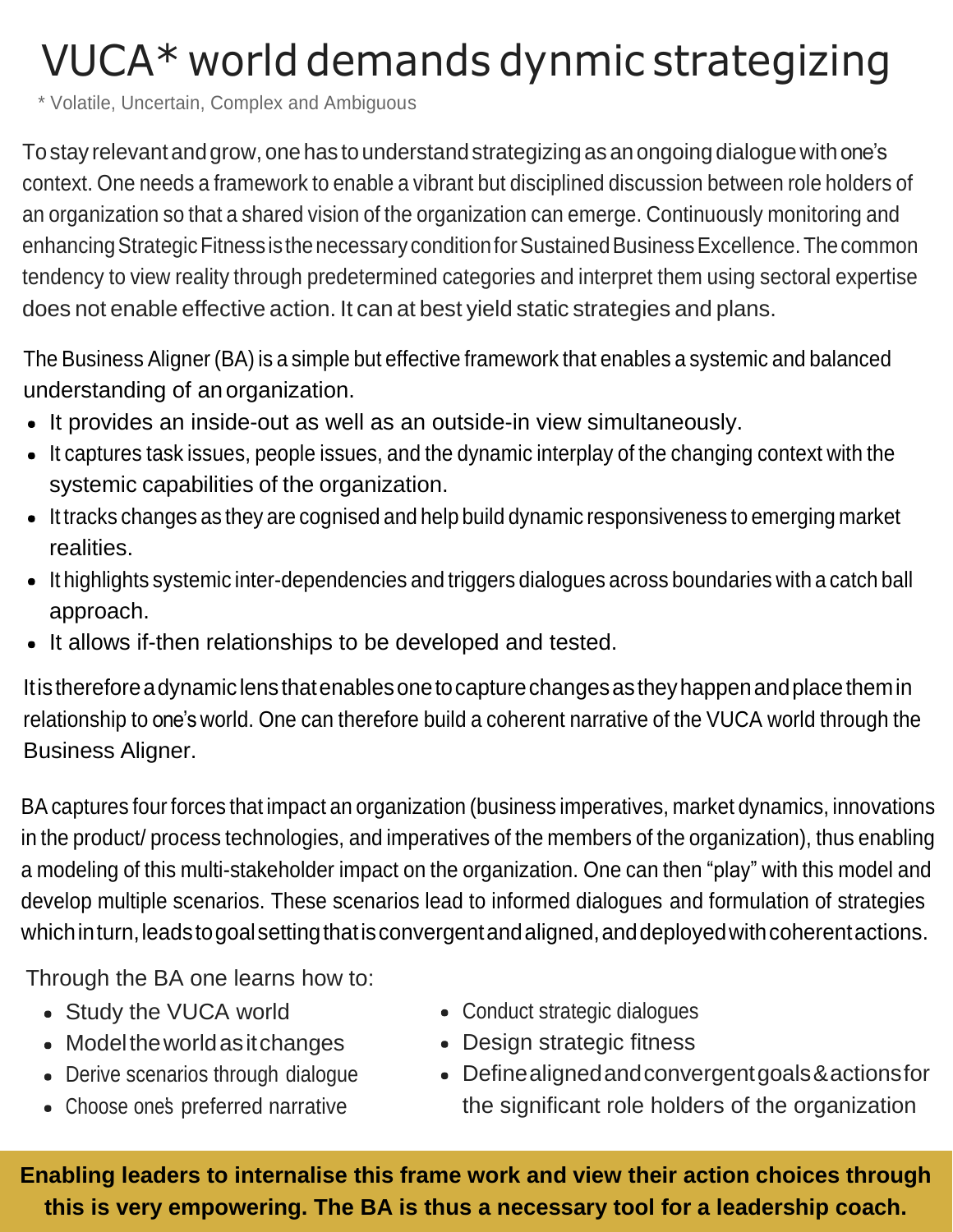

"Transition of Shasun Chemicals from a family managed organization to a systematized and professional one has been facilitated greatly by the application of many of the concepts & practices around Business Aligner." -Dr Devendra, MD, Shasun Chemicals & Drugs

"The inputs on Alignment and Productivity that Raghu brought in helped us turnaround the organization and create a sound foundation for growth."





### **Awakening Arjuna**